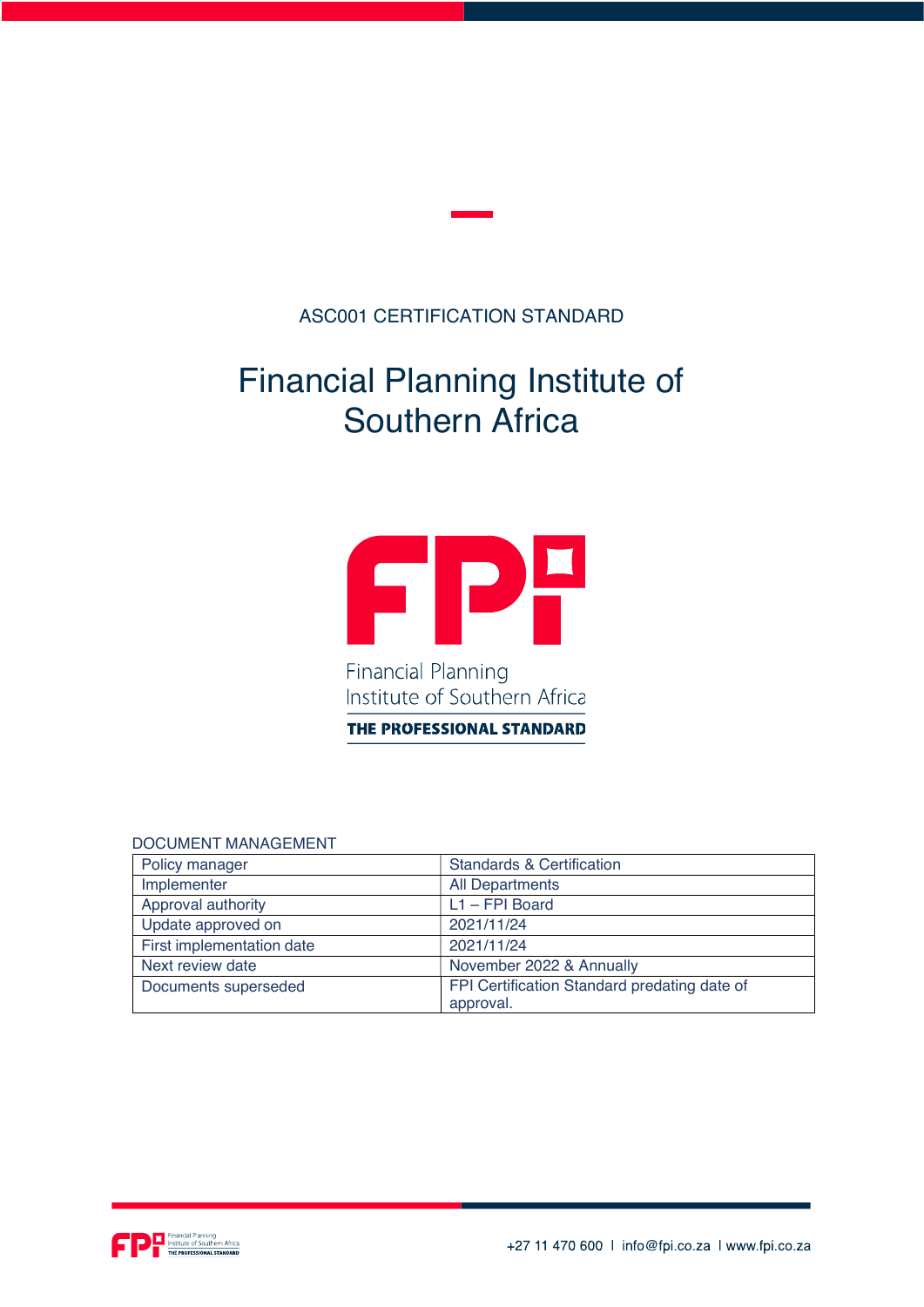

Doc No: ASC001 Date: 2021-11-24 **Rev No: 01** 

**Certification ISO Document** 

# **Table of Contents**



|    | 2.1 |  |
|----|-----|--|
|    | 2.2 |  |
|    | 2.3 |  |
|    | 2.4 |  |
|    |     |  |
|    |     |  |
| 4. |     |  |
|    |     |  |
| 6. |     |  |
|    |     |  |
|    |     |  |
|    |     |  |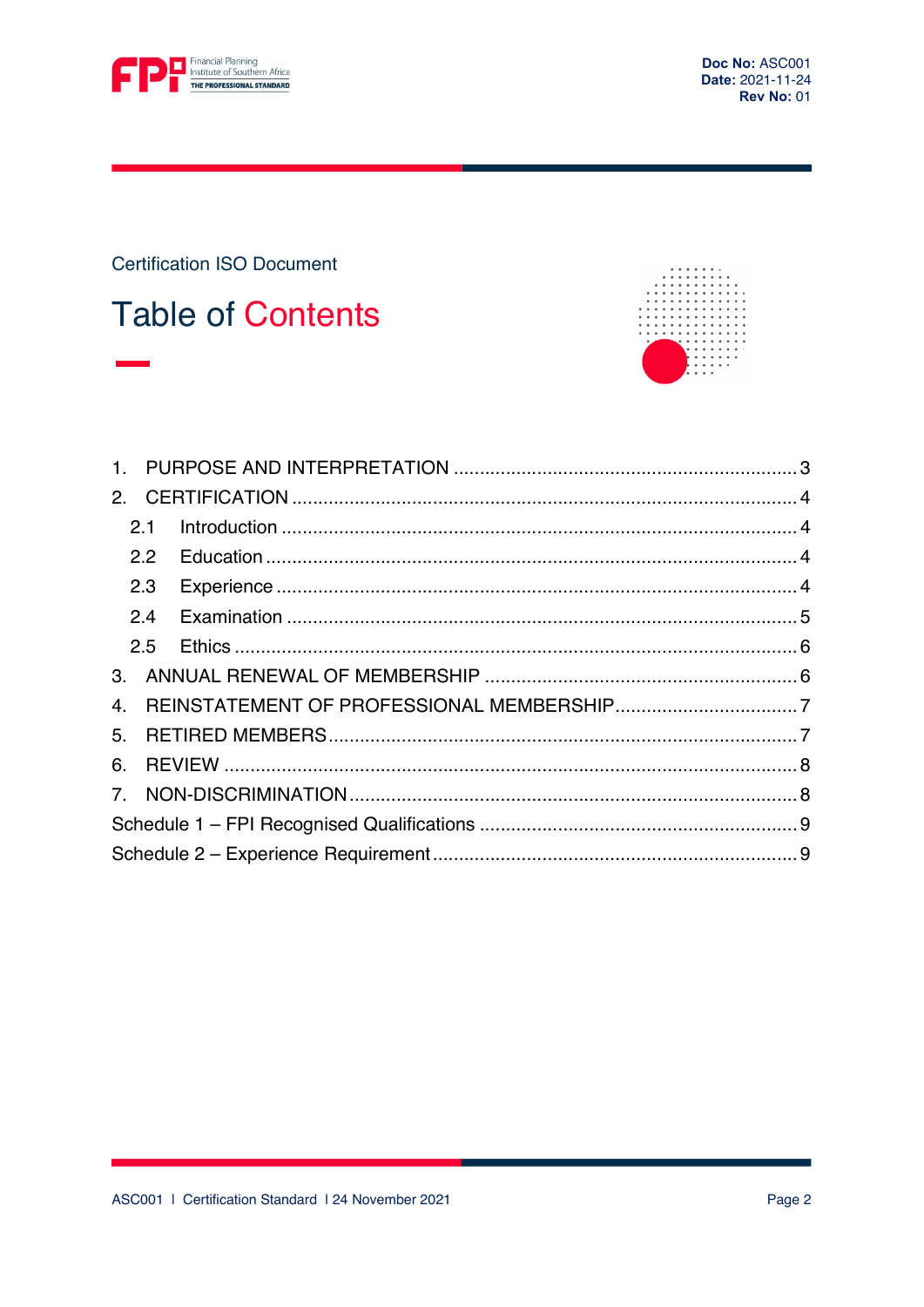

## 1. PURPOSE AND INTERPRETATION

- 1.1. This Certification Standard forms part of the body of work comprising the FPI Regulations.
- 1.2. The purpose of the Certification Standard is to describe FPI's requirements for FPI professional certification and to provide prospective and current certificants with guidelines for the administration and management of initial certification, mandatory annual renewal and matters incidental thereto.
- 1.3. This policy communicates the rules and governing principles on which the activities related to FPI certification are based and explains the certification requirements that must be met to be awarded, and to retain, a designation offered by FPI.
- 1.4. This policy is intended to support the vision and mission of FPI and will be applied equitably, with flexibility and reasonable judgement, consistent with the organisational goals and strategic objectives of FPI.
- 1.5. The requirements set forth herein will apply to all prospective and current certificants of FPI and may be amended from time to time to ensure that all the certification initiatives administered by FPI are aligned with the international standards of Financial Planning Standards Board (FPSB) and FPI's strategic objectives.
- 1.6. FPI Regulations and their constituent parts together establish the Member contract that comes into existence between FPI as a Member body and any Member that elected to take up Membership.
- 1.7. In addition to the FPI Regulations prospective and current certificants are required to adequately familiarise themselves with the content and provisions of FPI's:
	- 1.7.1. Continuous Professional Development (CPD) Policy,
	- 1.7.2. Mentoring Guide,
	- 1.7.3. Financial Planner Competency Profile and Financial Advisor Competency Profile,
	- 1.7.4. Financial Planner Curriculum Framework and Financial Advisor Curriculum Framework,
	- 1.7.5. Recognition of Prior Learning Policy, and
	- 1.7.6. Professional Competency Examination Policy.
- 1.8. FPI Regulations are interpreted in terms of and regulated by the FPI Glossary and Standard Interpretation Rules.
- 1.9. FPI Regulations, inclusive of the FPI Glossary and Standard Interpretation Rules which form part of FPI's Memorandum of Incorporation, are reviewed annually and, if needed, updated, thereby refreshing Member contracts at each annual renewal.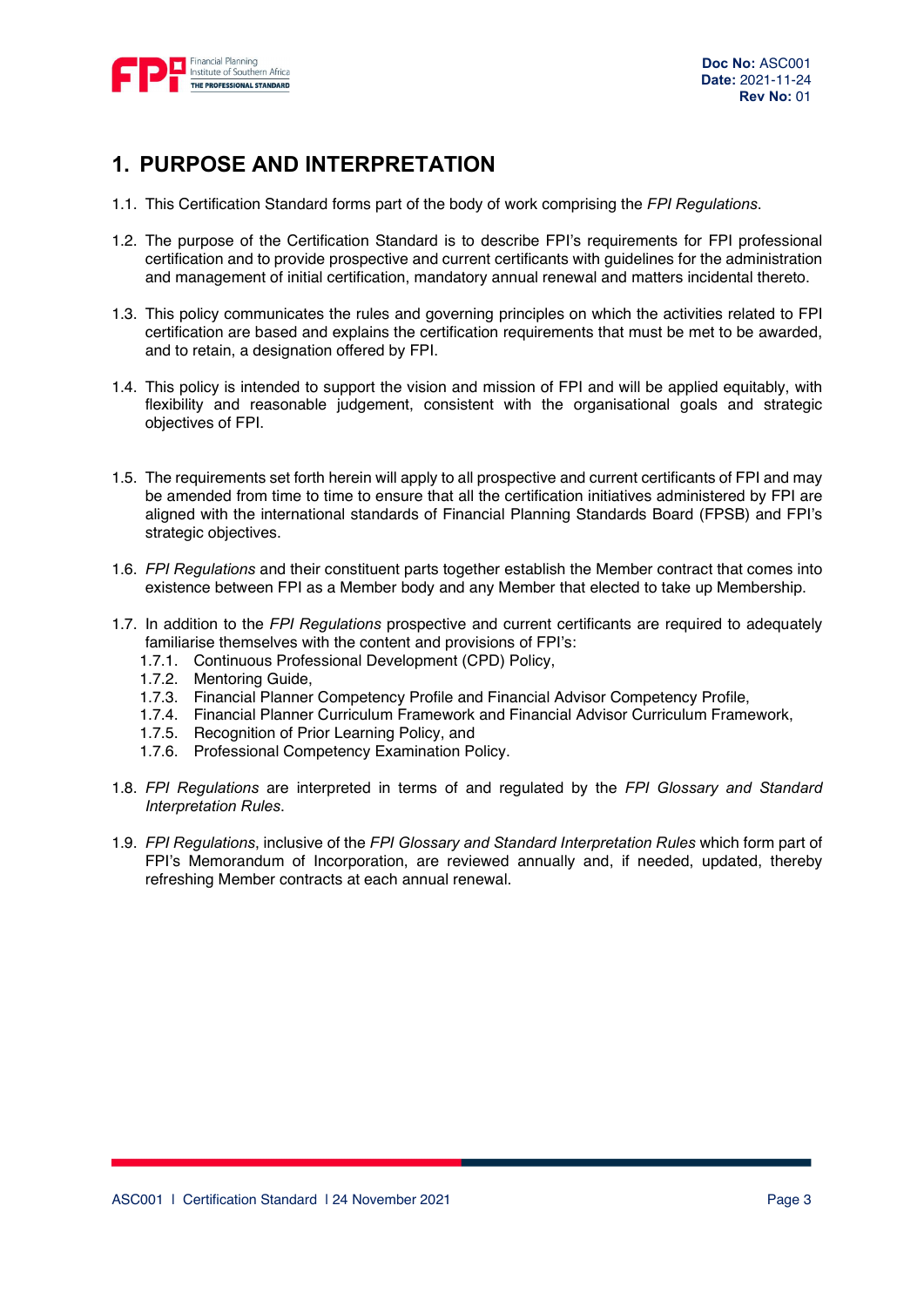

## 2. CERTIFICATION

### 2.1 Introduction

- 2.1.1. The certification requirements for the award of a professional designation are based on the socalled 4 E's:
	- **Education**
	- **Experience**
	- Examination
	- **Fthics**
- 2.1.2. To be awarded a professional designation, an individual must meet specific requirements, set out below, within each of the above areas.

### 2.2 Education

- 2.2.1 Prospective certificants should master theoretical and practical financial planning knowledge and skills by completing an approved programme that meets the requirements set by FPI from time to time.
- 2.2.2 The latest schedule of approved programmes as included in this policy as Schedule 1.
- 2.2.3 Prospective certificants who have successfully completed FPI's Recognition of Prior Learning process as per the FPI Recognition of Prior Learning policy, will be deemed to have met the education requirement for the specific designation level applied for.

### 2.3 Experience

- 2.3.1 Prospective certificants must meet the minimum relevant work experience requirement as determined by FPI from time to time. (See schedule 2). Prospective certificants shall prove relevant work experience in either supervised or unsupervised capacity as set out below.
- 2.3.2 An individual demonstrates relevant work experience, either supervised or unsupervised, working with clients while:
	- Engaging in practice described in FPI's Financial Planning Practice Standards;
	- Applying the abilities, skills and knowledge described in FPI's Financial Planner Competency Profile or Financial Advisor Competency Profile, as per the designation applied for;
	- Adhering to ethical principles described in FPI's Code of Ethics and Professional Responsibility; and
	- Executing the above in an educational, supervisory, advisory or non-client facing capacity.
	- When assessing the experience requirement, only relevant experience obtained during the preceding 5 (five) years will be considered.

#### 2.3.3 Supervised Experience

- 2.3.3.1 The supervised experience requirement shall be satisfied by completing the required period of supervised practice under the guidance and counsel of an Approved Mentor.
- 2..3.3.2 Approved Mentors shall:
	- Indicate to FPI, in writing, their willingness and commitment to act as a mentor in the FPI Mentorship Programme.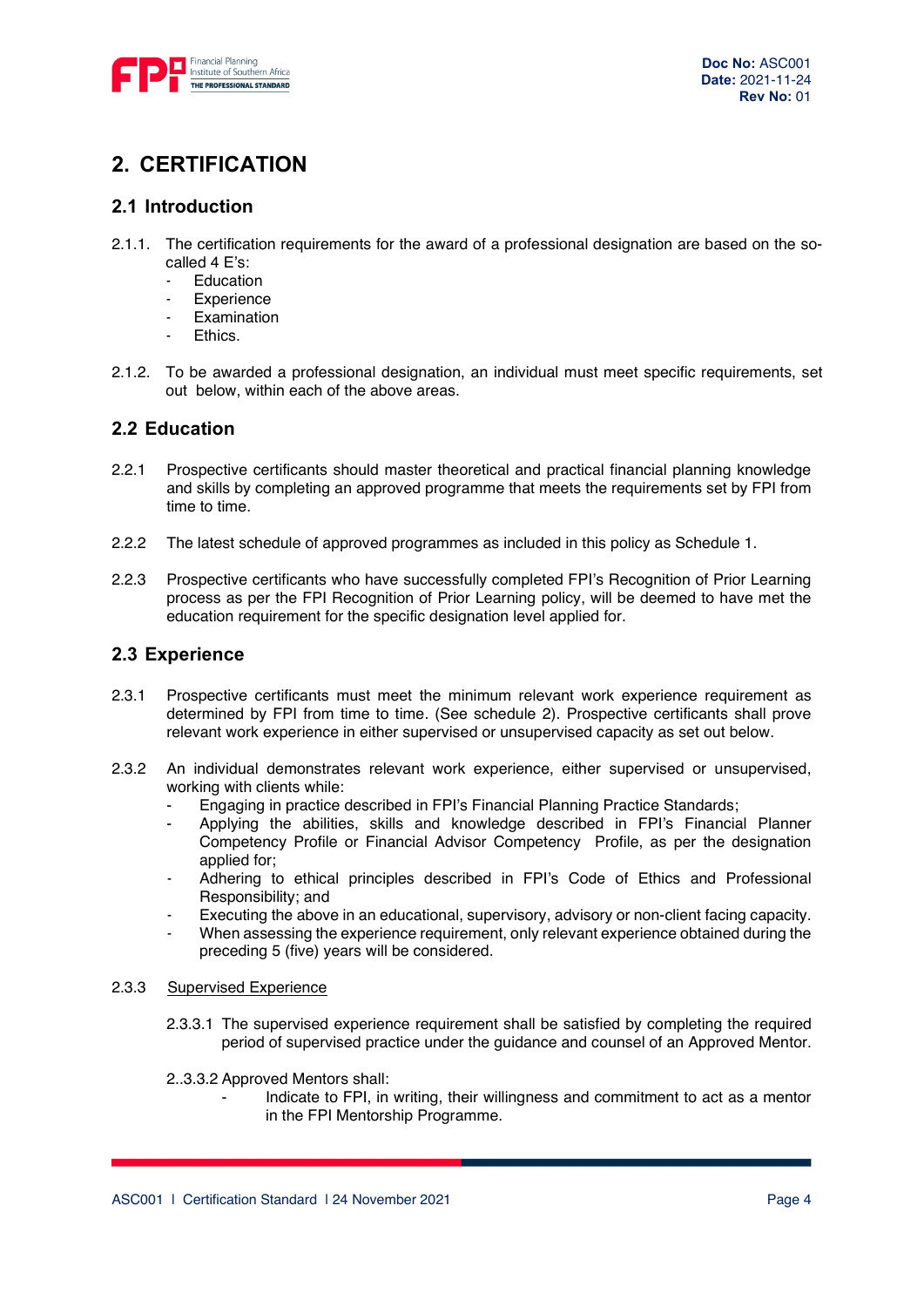

- Provide the mentee with experience in, and instruction about, the practice of the profession.
- Assist the mentee in developing knowledge about the practice of the profession.
- Teach the mentee the required standards of conduct, and
- Confirm that the mentee is able to interact with clients.
- 2.3.3.3 At the end of the supervised practice period, if mentors are satisfied, they shall attest to FPI, in writing, to the candidate's readiness to competently and ethically practice financial planning.
- 2.3.3.4 The mentee must be a prospective certificant and should have, at least, successfully completed any one of the approved programmes.
- 2.3.3.5 Mentees shall:
	- Complete the Work Experience Portfolio (portfolio document) as determined from time to time.
	- Attach suitable and relevant evidence that supports the assessment criteria as set out in the portfolio document,
	- Truthfully declare that they are familiar with the financial planner professional skills and that these were applied during the work experience period,
	- Truthfully declare that they are familiar with the financial planning process and that the appropriate Financial Planning Practice Standards have been applied during the work experience period,
	- Make a formal declaration of their adherence to FPI's Code of Ethics and Professional Responsibility, and
	- Submit the Work Experience Portfolio, timely and in the prescribed format, with all supporting evidence, for assessment.

#### 2.3.4 Unsupervised Experience

2.3.4.1 The unsupervised experience requirement shall be met by completing the required period of unsupervised experience.

#### 2.4 Examination

- 2.4.1 In addition to the Education and Experience requirements, set out in 2.2 and 2.3 above, prospective certificants shall be required to successfully complete a designation specific Professional Competency Exam (PCE).
- 2.4.2 Prospective candidates applying for the FSA™ or RFP™ designations and who hold a qualification at the correct NQF level that appears on the FPI approved list of qualifications (Schedule 1), will be exempt from the examination requirement.
- 2.4.3 Successful completion of the PCE will be valid for a period of five years, within which period a prospective certificant must meet the full array of certification requirements as set out herein. A candidate's failure to meet the full requirements for certification within the five year period, as set out above, will result in the prospective certificant having to re-enrol and successfully complete a new PCE.
- 2.4.4 Prospective Certificants may enrol for a PCE any time after successful completion of an approved programme, subject to the availability of examination dates and venues. The onus is on the prospective certificant to contact FPI to obtain all relevant information pertaining to PCE availability.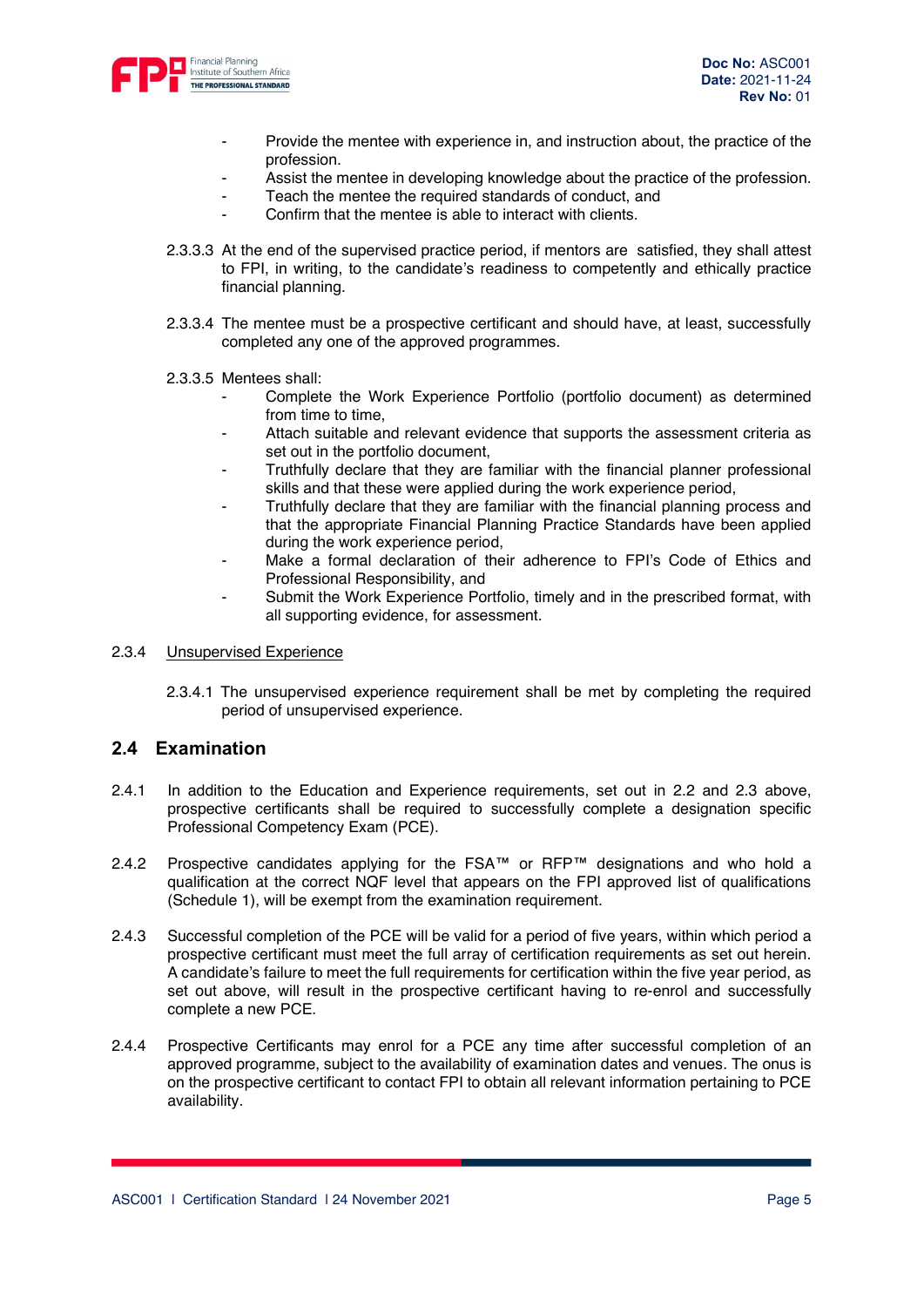

- 2.4.5 The PCE is aligned to the FPI Financial Planner Competency Profile and Financial Planner Curriculum Framework, or the FPI Financial Advisor Competency Profile and Financial Advisor Curriculum Framework, as the case may be.
- 2.4.6 The PCE may be presented in various formats of assessment and is not limited to case studies or multiple choice questions. The FPI shall determine the method of assessment from time to time and will conduct these examinations in line with the Professional Competency Examination Policy.

### 2.5 Ethics

- 2.5.1 The final certification requirement obliges prospective candidates to declare their adherence to the FPI Code of Ethics and Professional Responsibility.
- 2.5.2 Prospective certificants shall further disclose any civil, criminal or disciplinary actions that may have been taken against them during the five (5) years immediate preceding their application for certification.
- 2.5.3 FPI reserves the right to, at any time, verify the content and truthfulness of any declaration made by a prospective or current certificant.

### 3. ANNUAL RENEWAL OF MEMBERSHIP

- 3.1. All certificants, irrespective of their professional designation, shall on an annual basis and in the prescribed format, apply for renewal (also referred to as recertification) of their professional designation.
- 3.2. A certificant is required to successfully complete the renewal process by such closing dates as may be determined by the FPI Board, from time to time.
- 3.3. The renewal process shall include, but not be limited to, the following activities:
	- 3.3.1. Paying the Membership fee for that year,
	- 3.3.2. Updating and declaring their data on the FPI Membership system as correct,
	- 3.3.3. Electronically accepting the renewal declaration which entails,
	- 3.3.4. Completing an ethics questionnaire,
	- 3.3.5. Submitting information regarding positive replies in the ethics questionnaire to FPI,
	- 3.3.6. Agreeing to the FPI Code of Ethics and Practise Standards,
	- 3.3.7. Agreeing to comply with the FPI CPD Policy as it relates to them,
	- 3.3.8. Agreeing to upload the record of their acquired CPD on the FPI Membership System which provides an opportunity to fulfil the Regulatory CPD requirement as well – on or before 31 May of each calendar year,
	- 3.3.9. Accepting notice of updates to FPI Regulations.
- 3.4 The professional membership of certificants who failed to timeously apply for annual renewal shall be suspended on the first business day following the last day for completion of the annual renewal process.
	- 3.4.1 Following such suspension a certificant shall be subjected to a disciplinary process which could lead to termination, in line with FPI member regulations and disciplinary regulations.
	- 3.4.2 The professional membership of a certificant who failed to timeously apply for annual recertification shall be terminated should such a professional member fail to rectify any outstanding aspect of their annual re-certification process during the suspension period and after the disciplinary process has been concluded.
	- 3.4.3 During the suspension period, as set out above, suspended certificants may not use the any of the trademarks, in whatsoever form, of FPI until such time as they have received written confirmation from FPI that their suspension had been lifted.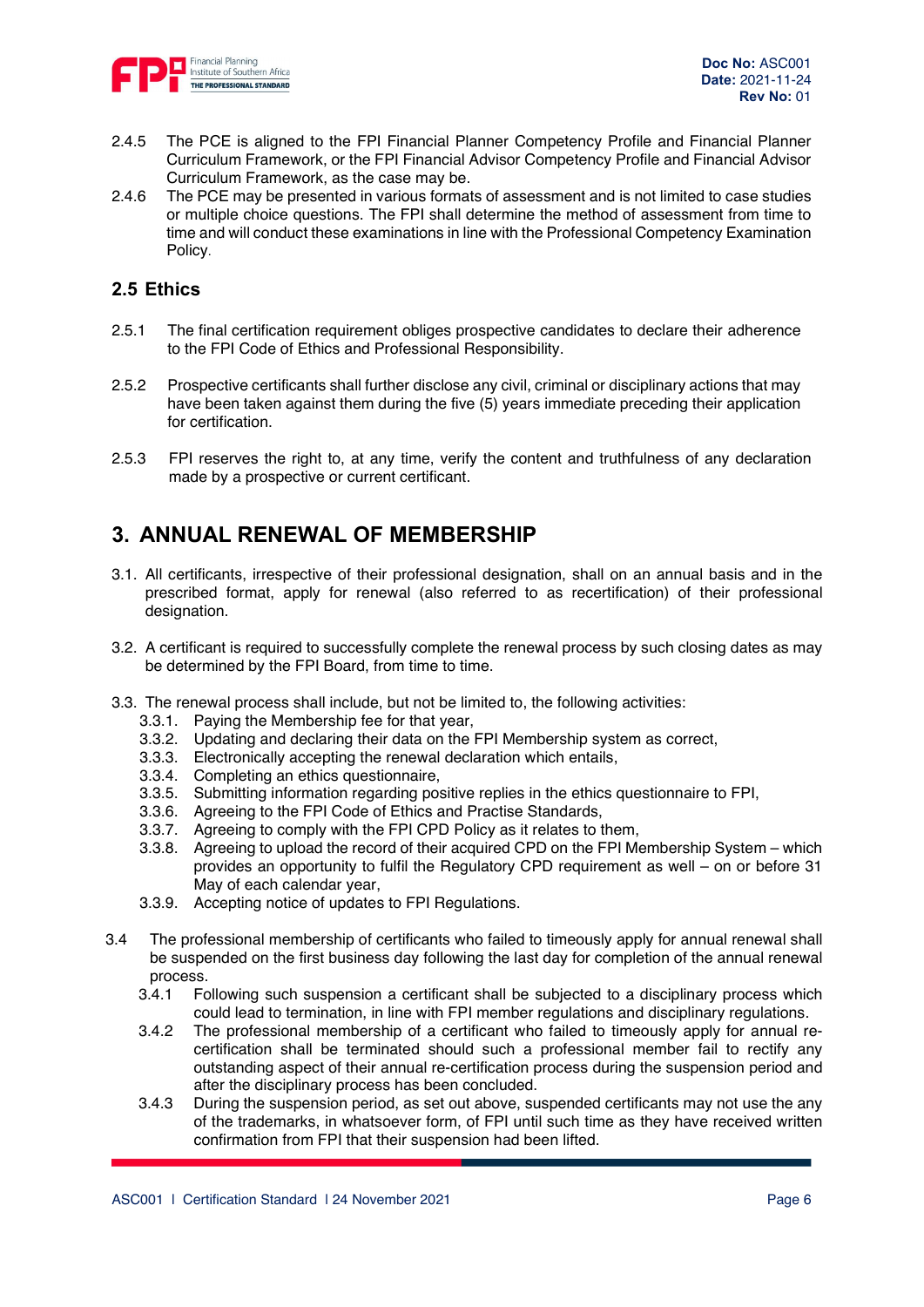

- 3.4.4 Following a termination of professional membership an individual is prohibited from using any FPI trademark, in whatsoever form.
- 3.5 FPI shall have the right to publish, in any media, the names of individuals whose professional membership had been terminated as a result of their failure to complete the annual recertification process or for any other reason.

## 4. REINSTATEMENT OF PROFESSIONAL MEMBERSHIP

4.1. Individuals who have cancelled their professional membership with FPI may request reinstatement of their professional membership at any time during a period of five (5) years following the date of such cancellation, provided that such individuals comply in full with the current certification requirements, but excluding the provision of successfully completing a professional competency examination.

4.1.1 After the period of five (5) years, as set out in 4.1 above, an individual wishing to reinstate his/ her professional membership will be required to apply for certification as if he/she is applying to become a professional member for the first time, and will, in addition to the normal current certification requirements, be required to successfully complete either a PCE or to provide proof of CPD activity equalling or exceeding half the required Continuous Professional Development points activities as per the current CPD cycle, as determined by the Board, from time to time.

4.2. Professional members whose certification had been terminated due to noncompliance with the annual renewal process, may request reinstatement of their professional membership at any time during a period of five (5) years following the date of their initial certification or last complete recertification, as the case may be, provided that such individuals comply in full with the current certification requirements, but excluding the provision of successfully completing a PCE.<br>4.2.1 After the period of five (5) years, as set out in 4.2 above, an applicant

After the period of five (5) years, as set out in 4.2 above, an applicant wishing to reinstate his/ her membership will be required to apply for certification as if he/she is applying to become a professional member for the first time, and will, in addition to the normal current certification requirements, be required to successfully complete either a PCE or to provide proof of CPD activity equalling or exceeding half the required Continuous Professional Development points activities as per the current CPD cycle, as determined by the Board, from time to time.

- 4.3. In exceptional cases the Board may consider an application for re-instatement of professional membership following termination of an individual's membership due to any instance as set out in the Membership Regulations. Should the Board authorise such application for reinstatement such application shall be processed according to the provisions of 4.2 or 4.2.1, whichever is more relevant.
- 4.4. The following additional provisions shall apply to any application for reinstatement:
	- 4.4.1. The applicant shall, in addition to the normal prescribed fee, be obliged to pay an additional application fee.
	- 4.4.2. An application for re-instatement is not absolute and each application shall be considered on its individual merits, including the reason for initial cancellation or termination.

### 5. RETIRED MEMBERS

- 5.1. Retired Membership is available, on the conditions as set out below, to a member who retired from financial service practice while still wishing to remain a professional member of FPI.
- 5.2. A retired member shall be no younger than 60 years of age and shall have been a professional member, in good standing, of FPI for an uninterrupted period of no less than ten (10) years in total, of which the last three (3) years immediately preceding the retirement dates, of which the last three (3) years must be uninterrupted.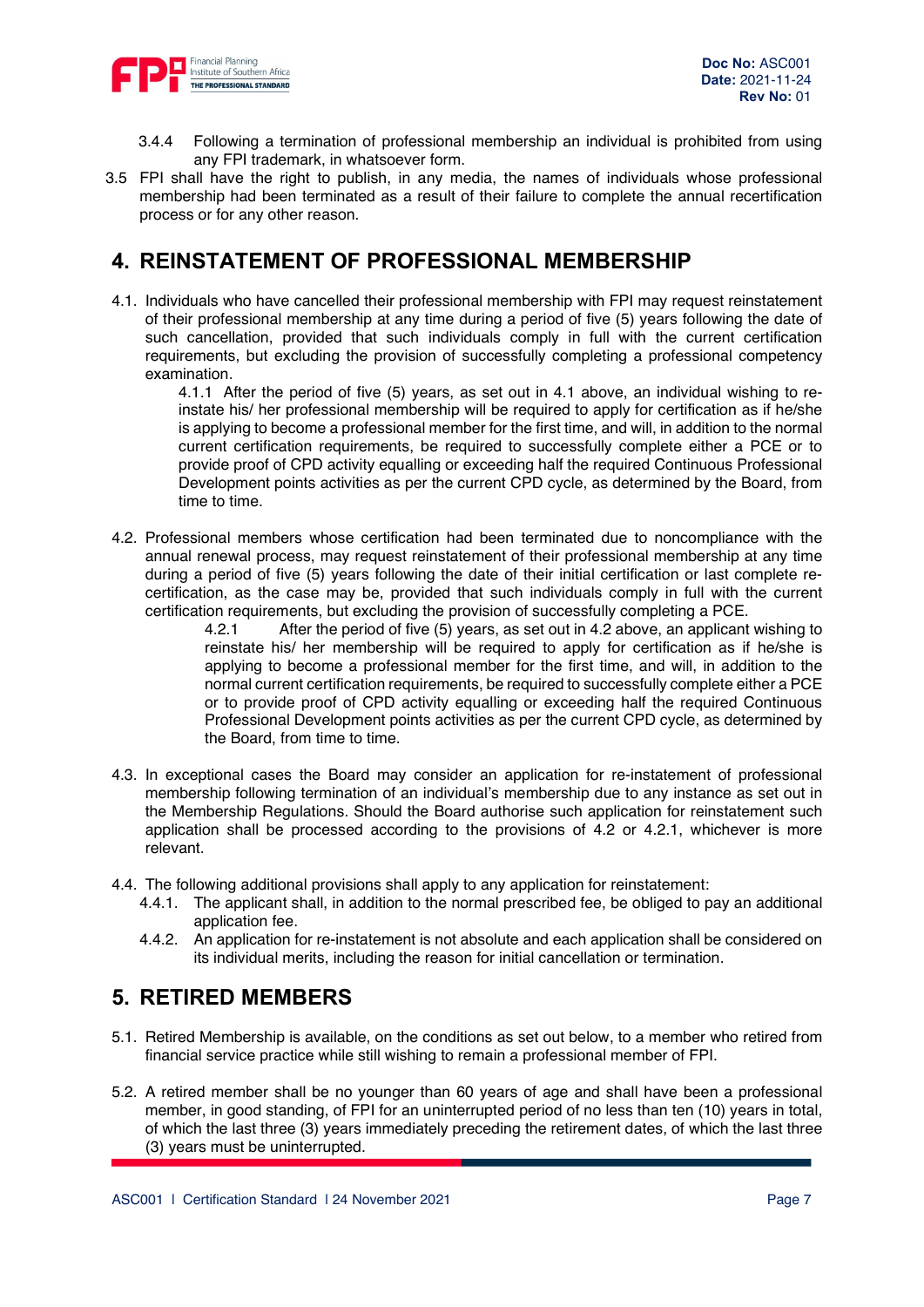

- 5.3. A retired member shall no longer be professionally active as financial planner, advisor or any other capacity.
- 5.4. Members may apply to the FPI for retired member-status in the manner and form as determined by the Board from time to time.
- 5.5. A retired member may apply to be re-certified as an active professional member any time during a period of five (5) years following granting of retired member-status provided that the member complies in full with all the requirements of Membership Regulations. After a period of five (5) years, retired members wishing to re-certify will be required to apply for membership as if they are applying to become a member for the first time, and will be required to pass the PCE determined by the Board, from time to time.
- 5.6. A retired member shall be entitled to a 50% discount on the normal prescribed annual fee as determined by the Board, from time to time.
- 5.7. A certificant granted retired member-status shall remain subject to the normal Continuous Professional Development (CPD) and other certification requirements applicable to all certificants as determined by the Board, from time to time.
- 5.8. Retired member status shall be granted at FPI's sole discretion.

### 6. REVIEW

- 6.1. FPI endeavours to enforce the qualifying criteria and requirements for professional certification and renewal in a consistent and fair manner.
- 6.2. Prospective certificants, certified professionals, employers and other stakeholders who wish to request a review of FPI's certification or re-certification processes or a certification decision shall submit their request in writing to FPI Certification Department within ten (10) working days after receipt of the outcome of a decision.
- 6.3. FPI will refer the request to the FPI internal Certification Advisory Committee within two (2) working days, who will review the request and provide feedback to the certification department within five (5) working days of receipt of the request.
- 6.4. Having evaluated both the request and response, FPI will formally respond to the applicant.
- 6.5. Should the applicant not be satisfied with the response provided by FPI, the applicant may lodge a further appeal within ten (10) working days after receipt of the initial response with FPI's Certification Advisory Panel (CAP) for resolution.
- 6.6. Appeals must be addressed to the Chairperson CAP and must be emailed to certification@fpi.co.za.
- 6.7. Appeals will serve at the following CAP meeting as scheduled, and feedback on the CAP decision will be formally sent to the appellant within two (2) working days after the meeting was concluded.

### 7. NON-DISCRIMINATION

7.1. FPI is committed to promoting a fair and equitable environment free from discrimination and/or harassment. The FPI does not discriminate in certification on the basis of race, colour, religion, gender, national origin, age, disability or any other characteristic protected by law.